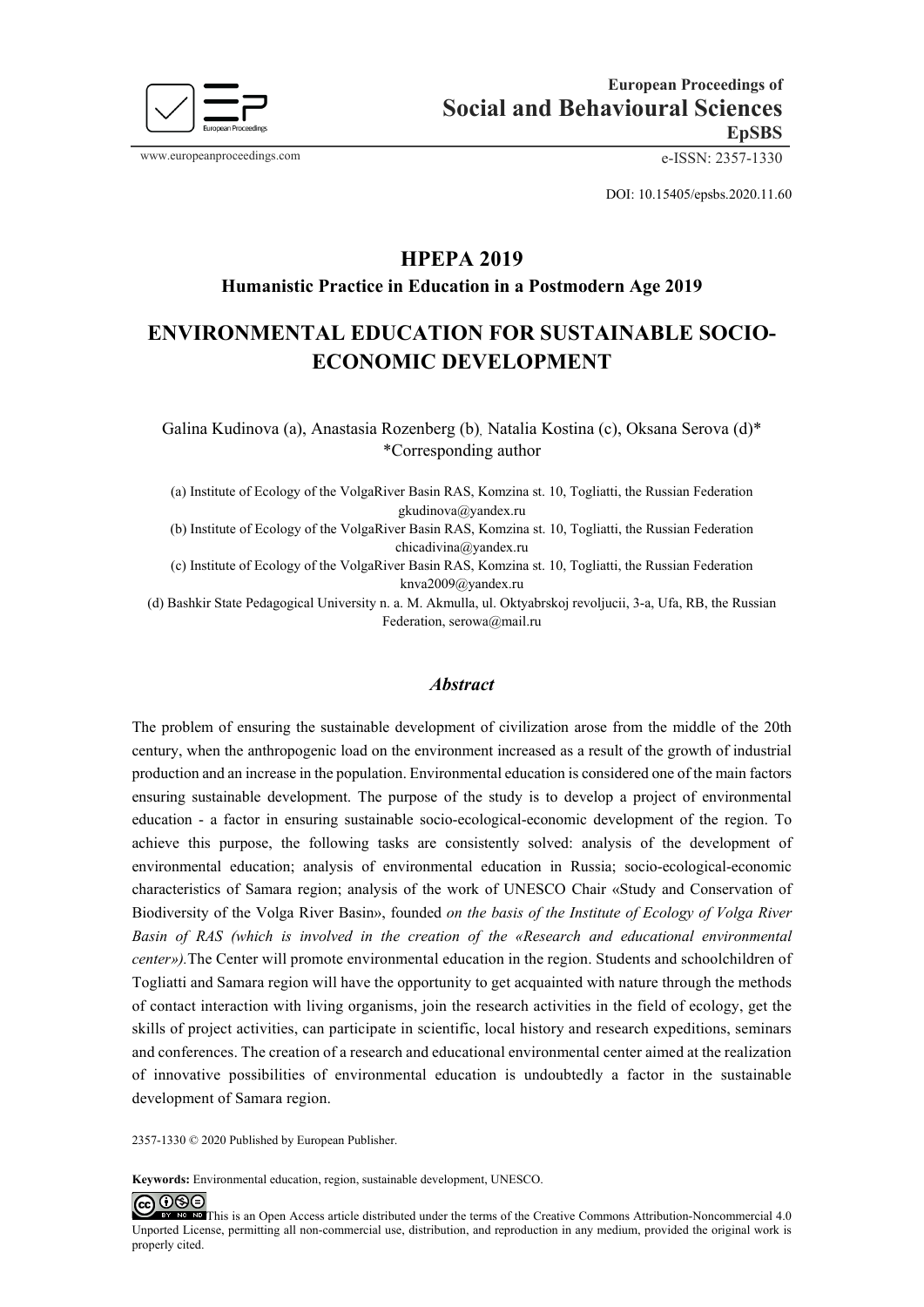# **1. Introduction**

Today it is difficult to say whether environmental education originated under the influence of the philosopher Jean-Jacques Rousseau (1712-1778) and his pedagogical treatise «Emile, or about education», or scientists such as Luis Agassiz (1807-1873) who encouraged students to «Learn nature, not books». We believe (Rozenberg, Hasaev, Gelashvili, Saksonov, & Shljahtin, 2017) that the foundation of the Western European model of environmental education was laid in the 20s of the last century by the professor of botany from Scotland, sociologist and city planner Patrick Geddes (many foreign experts call him the «father of environmental education», although his predecessors can be considered I. Pestalozzi, A. Humboldt, K.D. Ushinsky, D. Dewey and many others.). Perhaps he «was the first to mark the vital, fundamental relationship between the quality of the environment and the quality of education of the younger generations». He was keenly interested in ecology, strongly opposed to environmental pollution, expressed a number of interesting ideas about the goals and objectives of environmental education. Geddes suggested a number of innovative methods and technologies for teaching children in nature and through nature, actively advocated the idea of developing a student as a whole person.

After analyzing the scientific literature on environmental education, we would like to particularly note the article by the American scientist McCrea (2006), which traces the origin and evolution of views on environmental education in the United States of America from early 18th century thinkers to the present day (Rozenberg, Hasaev, Gelashvili, Saksonov, &, Shljahtin, 2017).

In the UN system, a key organization for environmental education is UNESCO. As early as 1956 it defined the role of education, noting that it «is designed to help gain an understanding of environmental issues, their rights and obligations as citizens and individuals, to obtain a set of skills and knowledge for the gradual improvement of living conditions and more effective participation in economic and social development of society».

One of the first definitions of the concept of «environmental education» was proposed, apparently, at the first conference on this topic - IUCN World Seminar on Environmental Education in School Curricula, held in 1970 in the capital of Nevada (USA), Carson City (Carson City, Nevada, USA, 1970): «Environmental education is a process of awareness by a person of the value of the environment and clarification of the basic provisions necessary for obtaining knowledge and skills necessary for understanding and recognizing the mutual dependence between a person, his culture and his biophysical environment. Environmental education also includes the inculcation of practical skills in solving problems related to the interaction with the environment, developing behaviors that contribute to improving the quality of the environment» (Hume & Barry, 2015).

Since the 1970s, international environmental education initiatives have been regulated according to a different set of guidelines. The key UNESCO documents are the Belgrade Charter and the 1977 Tbilisi Declaration adopted in 1975.

In 1975, an International Workshop on the Environment organized by UNESCO was held in Belgrade (Yugoslavia), which resulted in the adoption of the Belgrade Charter, which defined the «Global Framework for Environmental Education» (Semenov & Solovyova, 2014). The vision approved by the participants of the workshop was as follows: «In a proper understanding, environmental education should be a comprehensive lifelong education that meets the requirements of a changing world. It should prepare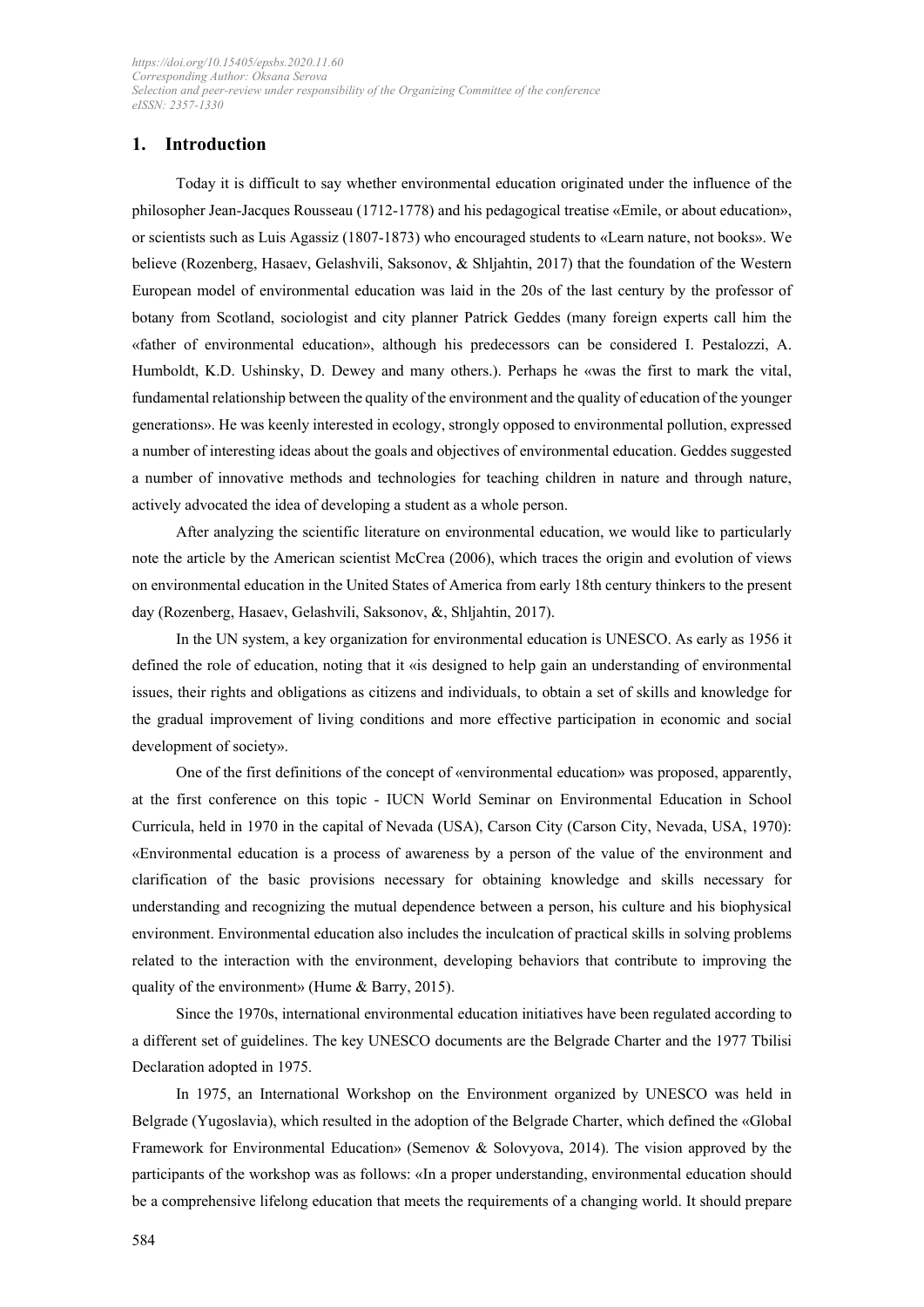the individual for life by communicating to him an understanding of the main problems of the modern world, providing the skills and qualities necessary to perform a productive role in improving life and preserving the environment as a result of taking certain ethical principles into account. The goal of environmental education is to develop a world population that is aware of, and concerned about, the environment and its associated problems, and which has the knowledge, skills, attitudes, motivations and commitment to work individually and collectively toward solutions of current problems and the prevention of new ones» (Richter & De Sousa, 2019).

UNESCO organized a conference on Environmental Education in Tbilisi in 1979, just two years after the above mentioned seminar in Belgrade. There were stated three main goals and defined five main categories one required. They are still relevant today.

Although the Russian Federation had no specific federal law on environmental education for quite a long time, its support existed formally and informally at both regional and local levels thanks to the efforts of schools, teachers, governmental and non-governmental organizations. In primary and secondary schools, many teachers complement the compulsory curriculum with environmental activities. Regional environmental societies can support environmental education by offering seminars and advanced training conferences for teachers. Large environmental non-profit organizations are also working to promote environmental education in Russian Federation.

#### **2. Problem Statement**

At present, widespread concerns are related to the problem of overpopulation of the Earth and the depletion of natural resources. Humanity has serious concern for the sustainable development of civilization since the mid- $20<sup>th</sup>$  century, when the anthropogenic pressure on the environment has increased many times as a result of the growth of industrial production and an increase in the population of the planet. Academician V.I. Vernadsky, anticipating the possible consequences of a person's invasion of nature, wrote: «Man becomes a geological force capable of changing the face of the Earth» (as cited in Semenov & Solovyova, 2014, p. 110).

Nevertheless, the probability of the collapse of modern society, which can be represented in the form of a socio-ecological-economic system (SEES) is very controversial. Social, economic and environmental subsystems are constantly in interaction and development aimed at preventing the collapse and ensuring sustainable development (SD) of civilization. It is usually accepted to depict the history of mankind as a continuous movement to higher levels of social organization, a more sophisticated political and economic system, the development of new, high technologies that support an ever-growing population by mobilizing more and more resources, energy and information. To ensure SD, one of the significant factors is environmental education, which allows adapting the developed and implemented technological processes to preserve the environment for present and future generations.

#### **3. Research Questions**

Environmental education contributes to the establishment of the relationship between man and the environment. It leads to the realization of the need for a gradual transition to sustainable development and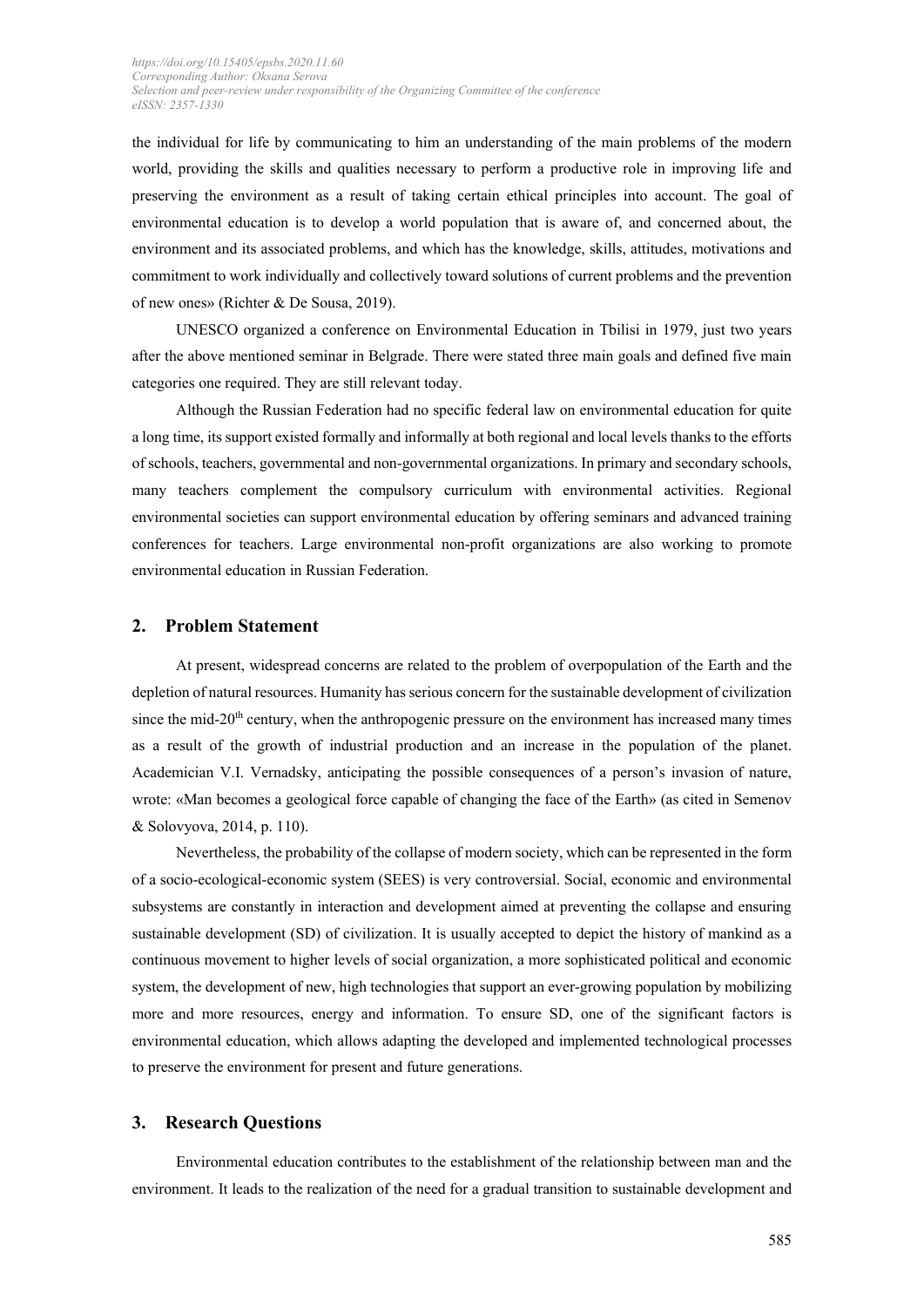recognition of the importance of taking responsibility for the actions of society as a whole and each person individually. Environmental education is an interdisciplinary trend that helps students to trace and understand the dynamics of human relations with the environment by studying environmental, economic, scientific, technical, political and civil aspects not only in time (our attitude to the future), but also in space (the relationship between local, regional and global issues), and also considers various options for solving environmental problems. Environmental education is designed to promote the active participation of people in environmental protection measures and changes in their lifestyles and values in accordance with the interests of the sustainable development of human civilization [\(Bychkova, 2](https://apps.webofknowledge.com/DaisyOneClickSearch.do?product=WOS&search_mode=DaisyOneClickSearch&colName=WOS&SID=F4e5VKxofHTTRFSplwG&author_name=Bychkova,%20Elena&dais_id=2939918&excludeEventConfig=ExcludeIfFromFullRecPage)019; Crespo, Míguez-Álvarez, Arce, Cuevas, & Míguez 2017; Franco et al., 2019; Ursul & Ursul, 2018).

#### **4. Purpose of the Study**

The purpose of the study is to develop a project of environmental education - a factor in ensuring sustainable socio-ecological-economic development of the region. To achieve this purpose, the following tasks are consistently solved:

- analysis of the development of environmental education;
- analysis of environmental education in Russia;
- socio-ecological-economic characteristics of Samara region;

• analysis of the work of the UNESCO Chair «Study and Conservation of Biodiversity of the Volga River Basin», founded on the basis of the Institute of Ecology of Volga RiverBasin of Russian Academy of Sciences (IEVRB RAS) which is involved in the creation of the «Research and educational environmental center» (Richter & De Sousa, 2019, p. 721).

### **5. Research Methods**

The following research methods were used: 1) consistency; 2) the unity of theory and practice; 3) historicism; 4) activity in the full structure of a scientific subject, from problems to tasks, from empirical material to theoretical positions; 6) the configuration of various types of knowledge; 7) the synthesis of the epistemological programs of natural science and pedagogical sciences.

#### **6. Findings**

Most European countries have adopted state-owned national strategies for education for SD, the implementation of which is coordinated at the state level and is assessed according to international indicators of sustainable development. Let us quote some federal laws concerning to some extent the issues of environmental education:

In the Decree of the President of the Russian Federation B.N. Yeltsin of the 1st of April 1996 N. 440 «On the Concept of Transition of the Russian Federation to Sustainable Development» states that «... following the recommendations and principles set forth in the documents of the UN Conference on Environment and Development (Rio de Janeiro, 1992), and following them it seems necessary and possible to implement in the Russian Federation a consistent transition to sustainable development, ensuring a balanced solution of socio-economic problems and the problems of preserving a favorable environment and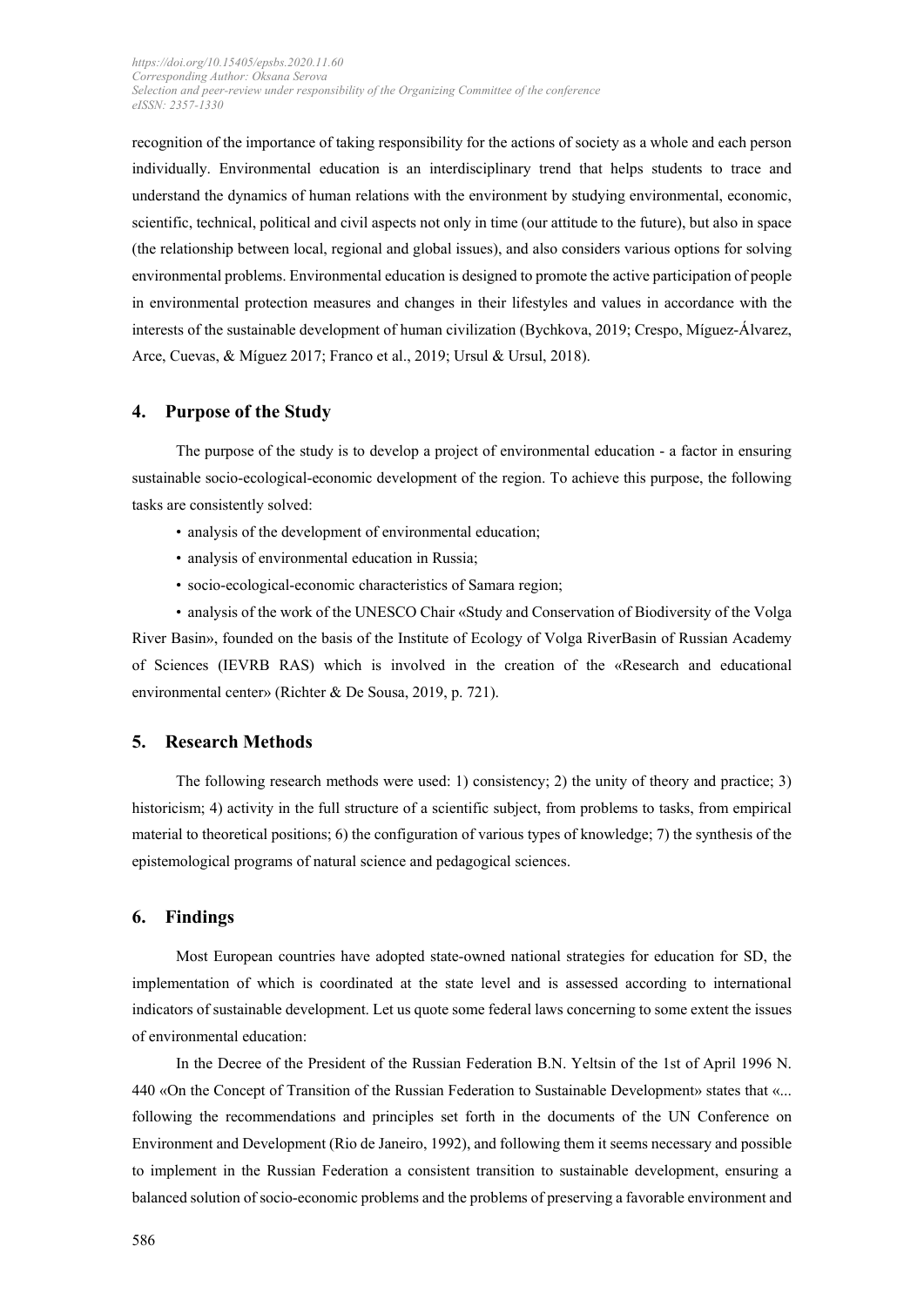natural resource potential in order to meet the needs of the present and future generations of people» (Josa & Aguado, 2019).

In the Federal Law No. 7-FZ of January 10, 2002 «On Environmental Protection», Art. 71, Ch. XIII «Basics of the formation of ecological culture» states that in order to form an ecological culture and professional training of specialists ... a system of universal and integrated environmental education is being established, including pre-school and general school education, secondary and higher vocational education, post-graduate education and professional retraining, advanced training of specialists, and the dissemination of environmental knowledge, including through the media, museums, libraries, cultural institutions, environmental institutions, etc.» (Bychkova, 2019, p. 105).

Thus, since January 2002, the compulsory environmental education of schoolchildren, students and basically the entire population of the Russian Federation have been established by law (Crotty & Hall, 2014).

Environmental education contributes to the establishment of the relationship between man and the environment, leads to the realization of the need for a gradual transition to SD and recognition of the importance of taking responsibility for the actions of society as a whole and each person individually. Environmental education is an interdisciplinary subject that helps students to trace and understand the dynamics of human relations with the environment, by studying environmental, economic, scientific, technical, political and civil aspects not only in time (our attitude to the future), but also in space (the relationship between local, regional and global issues), and also considers various options for solving environmental problems. Environmental education is designed to promote the active participation of people in environmental protection measures and changes in their lifestyles and values in accordance with the interests of the sustainable development of human civilization.

The implementation of this interdisciplinary subject includes the study of a large number of academic subjects. The multidimensional nature of the interaction between society and nature determines the complexity of environmental education.

Environmental education contributes to:

• establishing interconnections: humanity is the environment, within ecosystems in particular, and the biosphere as a whole,

• identifying the effects of human activities on the environment;

• understanding the relationship between local and global problems of the modern world and the responsibility of each person in the field of environmental protection;

• assessment of the objectivity and relevance of information on environmental issues;

• motivating direct participation in addressing issues related to environmental protection.

In the «Fundamentals of the state policy in the field of environmental development of the Russian Federation for the period until 2030" D.A. Medvedev set a number of specific tasks related to the development of environmental education and awareness, including (as cited in Bychkova, 2019, p. 107):

• ensuring the focus of the process of education and training in educational institutions on the formation of environmentally responsible behavior, including through the inclusion in federal state educational standards of the relevant requirements for the formation of the foundations of environmental literacy among students;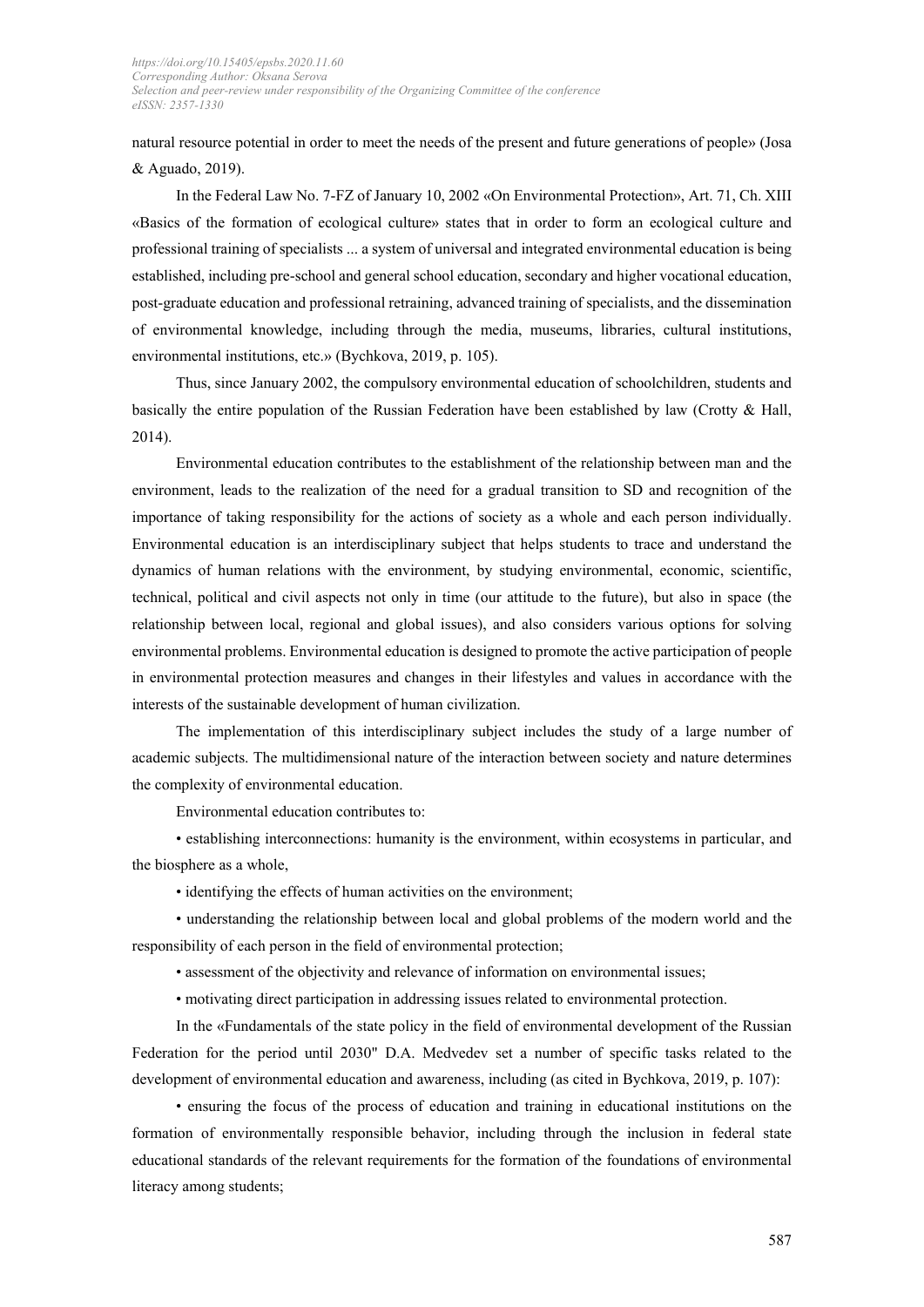• development of a system of training and advanced training in the field of environmental protection and ensuring the environmental safety of heads of organizations and professionals responsible for making decisions in economic and other activities that have or may have a negative impact on the environment;

• inclusion of the issues of the formation of ecological culture, environmental education and upbringing in state, federal and regional programs.

The state policy in the field of environmental education in the interests of sustainable development should be implemented at the federal, regional and local levels, affecting all parts of the educational system (preschool, school, secondary vocational, higher, etc).

However, it should be noted that in responding to the demands of modern society and a mixed economy, education in Russia is in the process of deep reform, a gradual transition to an innovative development path. Today, approaches to teaching methods are changing. The rapidly developing modern educational technologies require new forms and methods in teaching and organizing the educational process both inside and outside the schools.

In accordance with the «Strategy of Social and Economic Development of Samara Region for the Period up to 2030», the Resolution of the Government of Samara Region dated July 12, 2017, the Regional Ministry of Natural Resources and Environmental Protection developed the Concept of Effective and High-Quality Environmental Management and Protection of the Region (Semenov & Solovyova, 2014, p. 111). The document defines in a separate block the provisions of environmental education, education and awareness of the population based on the formation of a system of continuous environmental education and raising the level of environmental culture.

Samara region is a highly urbanized region. Most citizens of Samara region live in urban areas (83.4% of the region's population). On the territory of Samara region there is a unique dual-core Samara-Togliatti Statistical Area, in which more than 85% of the region's population lives. About 60% of the residents of the region are citizens of working age. The average age of citizens is 40.3 years. About 15% of them are young people (age younger than able-bodied).

With regret, we are compelled to note the fact that the proportion of young people is declining, which is connected both with the demographic processes in the whole country and with the natural migration movements of the population.

However, in Samara region there still exists a high educational potential, which is the most important factor determining the competitiveness of the region. According to the education index (a component of the human development index) the region ranks 9th in Russia.

The second largest city in the Samara region is the city of Togliatti, which is one of the major industrial centers of the country with a population of over 700,000 people. The city developed as a large industrial center, the so-called single-industry city, and therefore little attention was paid to issues of sustainable development, environmental safety, environmental education and awareness. Currently, the city requires environmental specialists. Today, higher educational institutions of the city of Togliatti and Samara region as a whole prepare specialists in the field of technical sciences and humanities, management, and service. Unfortunately, none of the educational institutions in Togliatti trains specialists in the field of biology. This is happening against the background of a reduction in the volume of teaching biological disciplines in high school.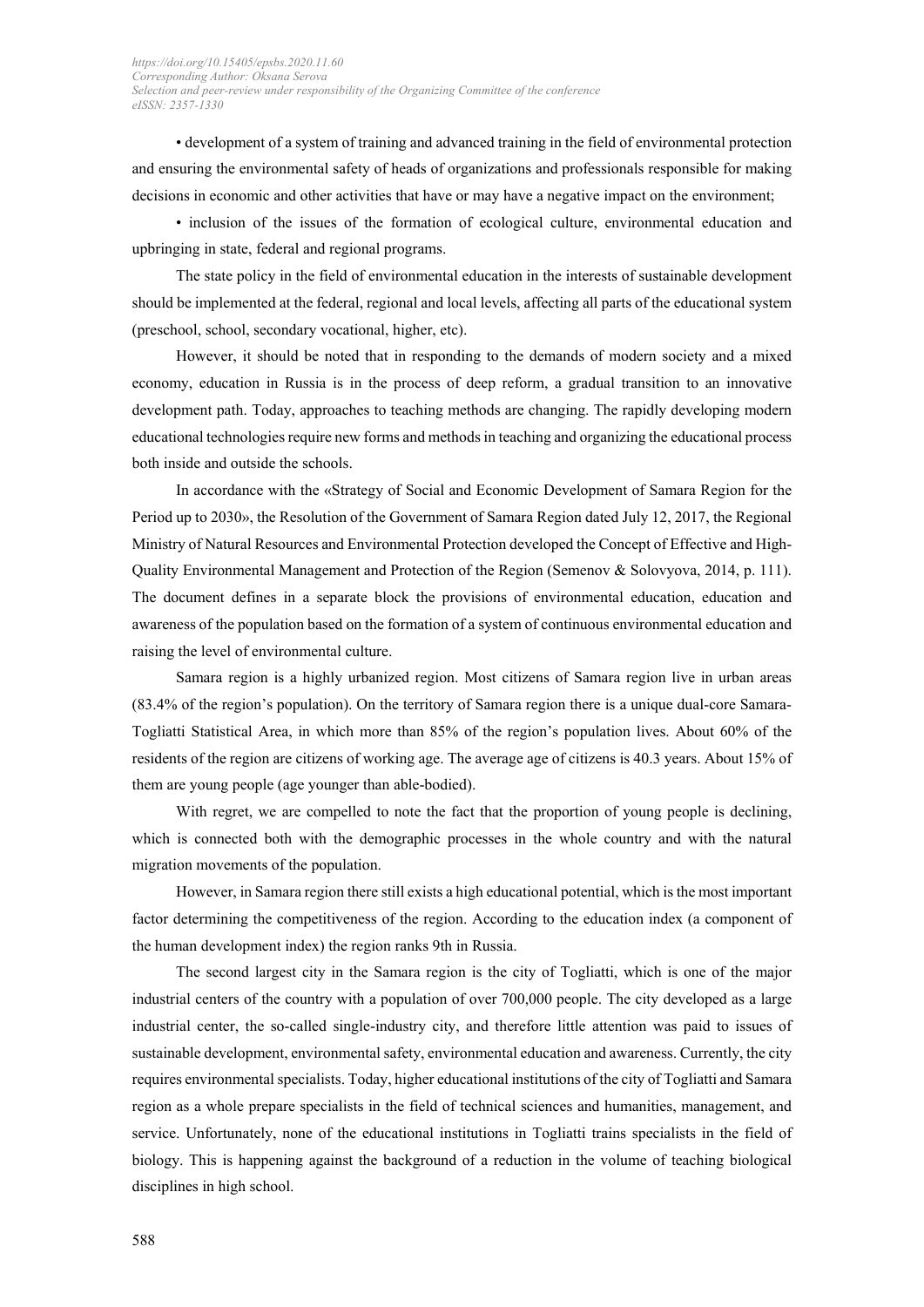The lack of lessons in ecology in schools also does not contribute to the formation of skills of environmental culture and education; does not encourage receiving secondary specialized and higher education in the field of ecology and environmental protection. Those students who nevertheless chose a profession related to ecology, environmental protection and life safety, face the problem of lack of places of practice and obtaining relevant competencies, skills and abilities. Moreover, the educational programs of universities and colleges do not allot hours at all to engage in innovative projects and basic research.

In this regard, the creation of a research and educational environmental center, which would unite under its own beginnings a number of institutions and structures of environmental profile (the public organization «Environmental Academy», Environmental Museum, Arboretum, Institute of Ecology of the Volga river Basin of RAS and UNESCO Chair "Study and Conservation of Biodiversity of the Volga River Basin). In such an environmental center (hereinafter - the Center), students and schoolchildren will be able to obtain the relevant skills and abilities of research and project activities, system description of the processes of social, economic, and ecological development of ecosystems different in their genesis (manmade and natural), natural-territorial complexes, to get acquainted with international experience in the field of environmental education, culture and education.

The most important link in the creation of the Center and the development of environmental education in Togliatti are the Arboretum and the Environmental Museum located at the IEVRB RAS.

Arboretums are objects of particular cultural and historical value and constitute the national treasure of Russia. Arboretum of IEVRB RAS ( $S = 4$  hectares) was founded in 1964 and is the only institution of its kind in the city. In 2004 it became a member of the Council of Botanical Gardens of the Urals and the Volga Region. It is a conservation and educational center, which tasks include the creation of special plant collections in order to preserve the diversity and enrichment of flora, as well as the implementation of scientific, educational and outreach activities. It organizes botanical exposition, herbaria, expeditions to study and mobilization of plant resources and replenishment of collection of funds created by banks of seeds, exchange seeds and living plants, scientific conferences and meetings, and so forth. There are 537 plant species, including 218 exotic species and 36 species listed in the regional Red Data Books and 8 - in the Red Book of the Russian Federation. On the territory of the Arboretum grow 161 species and 11 forms and varieties of trees and shrubs and 81 species of ornamental plants. Arboretum is a base for training and university practices of Togliatti State University and the Volga University named after V.N. Tatishchev, as well as a center of excellence for biology teachers in Togliatti and Samara Region. Every year it is visited by more than 1000 tourists (the residents of Samara region and visitors from other regions and from abroad) of different age groups and with different basic training and environmental knowledge (Semenov & Solovyova, 2014).

The IEVRB RAS with the participation of UNESCO Chair members maintain the work of Environmental Museum - the only one in the Middle Volga Integrated Research and Education Center, which includes not only various collections (paleontological, zoological, botanical and others), and permanent exhibitions, but also open-air and live expositions. In the Environmental Museum take place meetings, round-table discussions, conferences and exhibitions. We have permanent exhibitions, themed exhibitions, guided tours for schoolchildren of secondary schools, lyceums, gymnasiums, college students,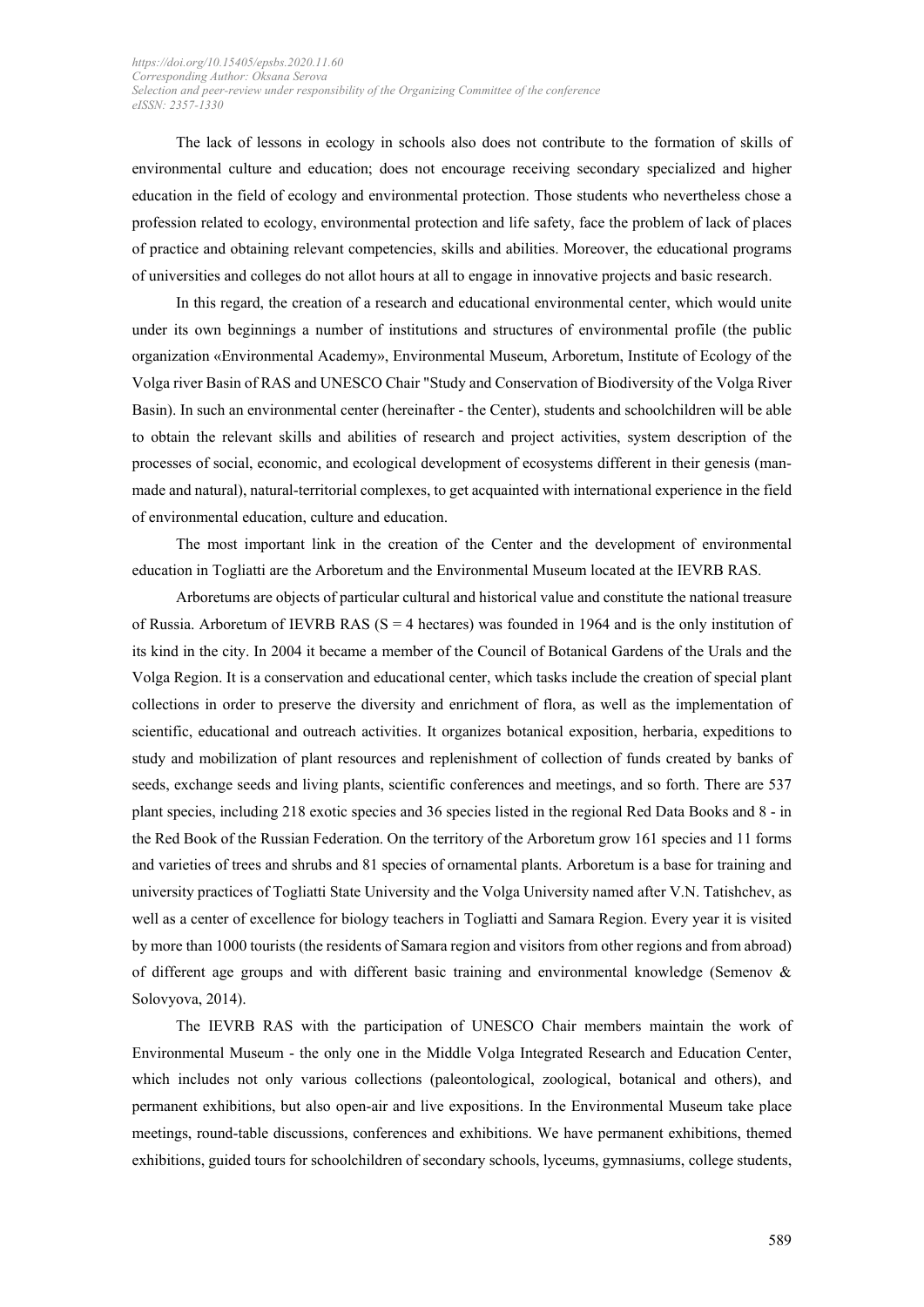higher education institutions and other organizations. Museum initiates urban competitions and exhibitions. Annually, there are more than 200 excursions, exhibitions; the museum is visited by about 2,000 people.

One of the most important goals of sustainable development is the following: «Ensure inclusive and equitable quality education and promote lifelong learning opportunities for all». We would like to add environmental education, since it would be more in line with the five main objectives of education for sustainable development (ESD), adopted at the 171st session of the Executive Board of UNESCO (Paris [France], 11 April 2005). UNESCO Chair «Study and Conservation of Biodiversity of the Volga River Basin» at the Institute of Ecology of the Volga River Basin of Russian Academy of Sciences (IEVRB RAS) founded in 2012, implement these objectives in full.

For the time the members of the UNESCO Chair «Study and Conservation of Biodiversity of the Volga River Basin» carried out 15 scientific events: - both International and All-Russian conferences, including 2 International Youth Scientific Conferences «Actual Problems of Ecology of the Volga River Basin». There were published 22 monographs and collections of works. Members of the Chair defended 4 theses (1 doctoral and 3 candidate) directly connected with the goals of the Chair. We publish a scientific journal «Phytodiversity of Eastern Europe».

The UNESCO Chair «Study and Conservation of Biodiversity of the Volga River Basin»are involved in the creation of the «Research and educational environmental center» on the basis of the Institute of Ecology of Volga River Basin of Russian Academy of Sciences (IEVRB RAS) and Togliatti scientific public organization "Environmental Academy". The project was supported by the RussianHumanitarianScientificFund (project № 16- 16-63003 "Innovative features of environmental education for sustainable development on the example of Samara region) (Bychkova, 2019, p. 107).

In order to improve the education of employees in the field of nature conservation G.S. Rozenberg, S.V. Saksonov and Ju.K. Roshhevskij developed the following training programs: 1. «Fundamentals of management of recreational activities on valuable natural areas»; 2. «Basics of management of ecosystems and landscapes of natural areas»; 3. «Fundamentals of stabilizing control of valuable natural areas».

Chair members developed the educational program «Basics of tourism and regional studies on the study of the native land» in order to improve ecological competence of schoolchildren and students.

Members of the UNESCO Chair held seminars (2012 - 2018) with the participation of biology and geography teachers of the secondary educational institutions in the city of Togliatti. There was held a seminar (2013) on the topic of «Management of Protected Areas» to the employees of state nature reserves and national parks in the Middle Volga region. On the basis of Arboretum and Environmental museum of IEVRB RAS the Chair members regularly host exhibitions, tours, lectures, seminars, conferences, introduction to the scientific and research activities of school children of Togliatti and Samara region, students of colleges and universities, as well as general public. During the period from 2012 to 2018 in the Environmental Museum and Arboretum of the Institute of Ecology of the Volga basin there were conducted more than 260 trips covering more than 3.5 thousand people for students, residents and guests of Togliatti. One should mention that UNESCO Chair at IEVRB RAS is a base for training and university practice for students (Hume & Barry, 2015).

Annually (2012-2018) members of the UNESCO Chair hold public lectures on the issue of preserving the natural environment and biodiversity for the citizens of Togliatti. Also annually in the media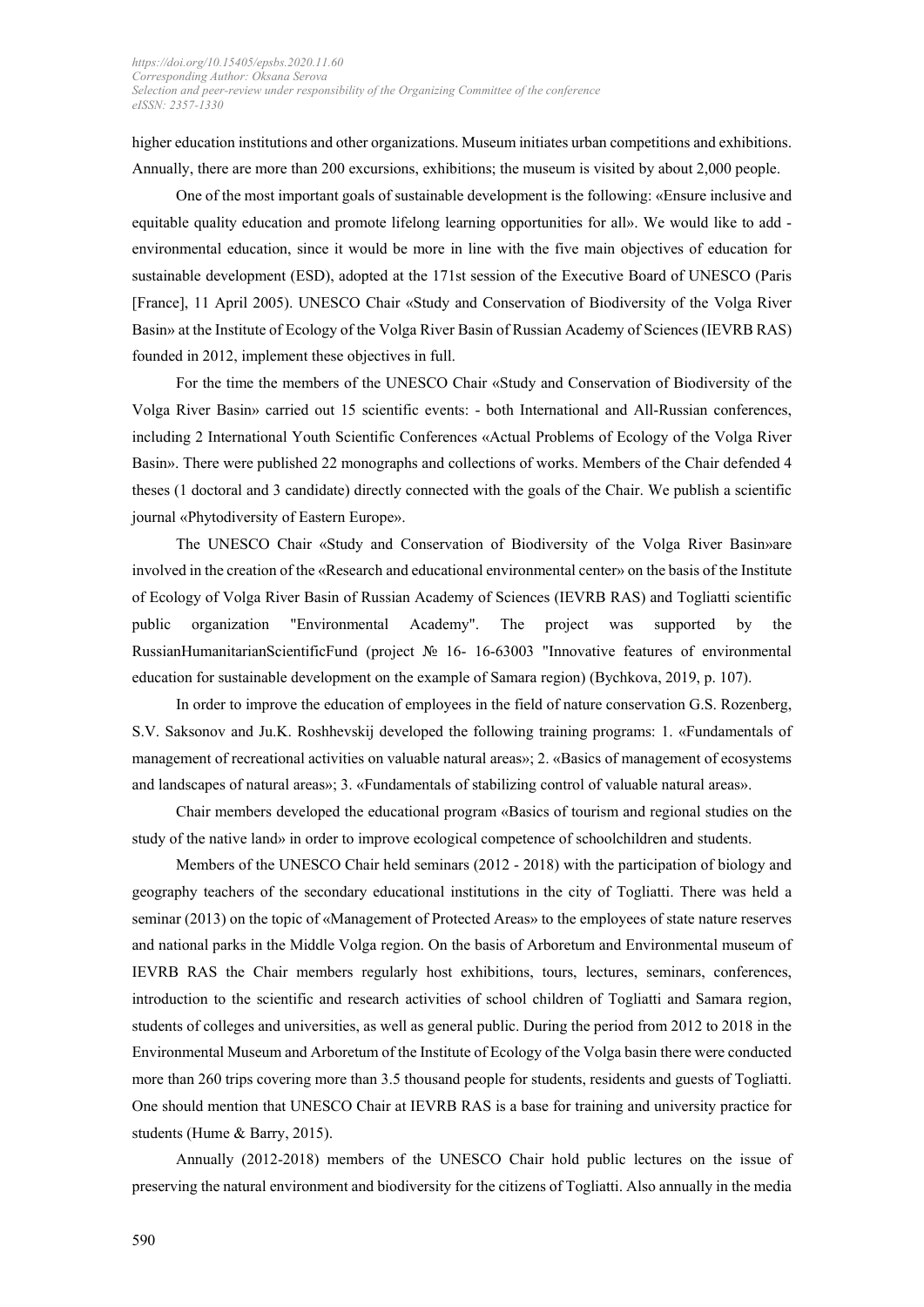we cover the issues of environmental education and safety of Samara region, environmental education and issues related to the safeguard of biological and landscape diversity (5-7 events on television, 3-5 performances on radio and 3-7 newspaper materials). This allows both young and older to have an idea about the environmental situation in the region, the possibility of getting some knowledge about nature, flora and fauna of Samara Region and the Volga region.

Chair members regularly organize and conduct ecological and local lore expeditions, involving schoolchildren and students of Togliatti and Samara Region.

Chair members carry out consultations with specialists, students, pupils, teachers and amateur gardeners. They developed the layout of the new information and analytical edition of the magazine «The Big Volga»; held a study to clarify the boundaries of the Mid-Volga complex biosphere reserve, established by UNESCO in 2006; held two (2012, 2013) expedition conferences to study the vegetation of the Middle Volga. We annually hold the city competition of children's creativity «Save the nature together»; which involves not only schoolchildren, but also kids of pre-school institutions. The submitted drawings show an interest in children of all ages to the nature of the native land and concern for its conservation. In this contest all the drawings are drawings of the winners! (Semenov  $&$  Solovyova, 2014)

Members of the UNESCO Chair «Study and Conservation of Biodiversity of the Volga River Basin» at the Institute of Ecology of the Volga River Basin of Russian Academy of Sciences (IEVRB RAS) illustrate one of the most important objectives of sustainable development «Ensure inclusive and equitable quality education and promote lifelong learning opportunities for all» (Semenov & Solovyova, 2014). This allows starting environmental education in preschools and continuing it throughout ones lives, to have access to all available information on the ecology, to acquire knowledge and practical skills to implement them.

When founding a research and educational environmental center, the following tasks will be solved:

• the formation and development of environmental knowledge;

• the development of special knowledge and skills through the introduction of research activities in the field of ecology, the acquisition of skills of project activities, participation in scientific research expeditions, seminars and conferences;

• improvement of career guidance and quality of education in environmental specialties;

• organizing and conducting training and workshops with the teaching staff Samara region;

• preparation, publication and distribution of textbooks, methodical recommendations, popular science brochures in the field of environmental education and awareness;

• holding regional environmental conferences and press conferences on topical issues of environmental safety;

• replenishment of a collection of rare and unique plants of the arboretum, as well as collections typical of the Middle Volga region;

• conducting scientific, local history and research expeditions with the involvement of schoolchildren and students in order to obtain new ecological knowledge about the nature of the region;

• implementation of excursions in order to know the vegetation cover;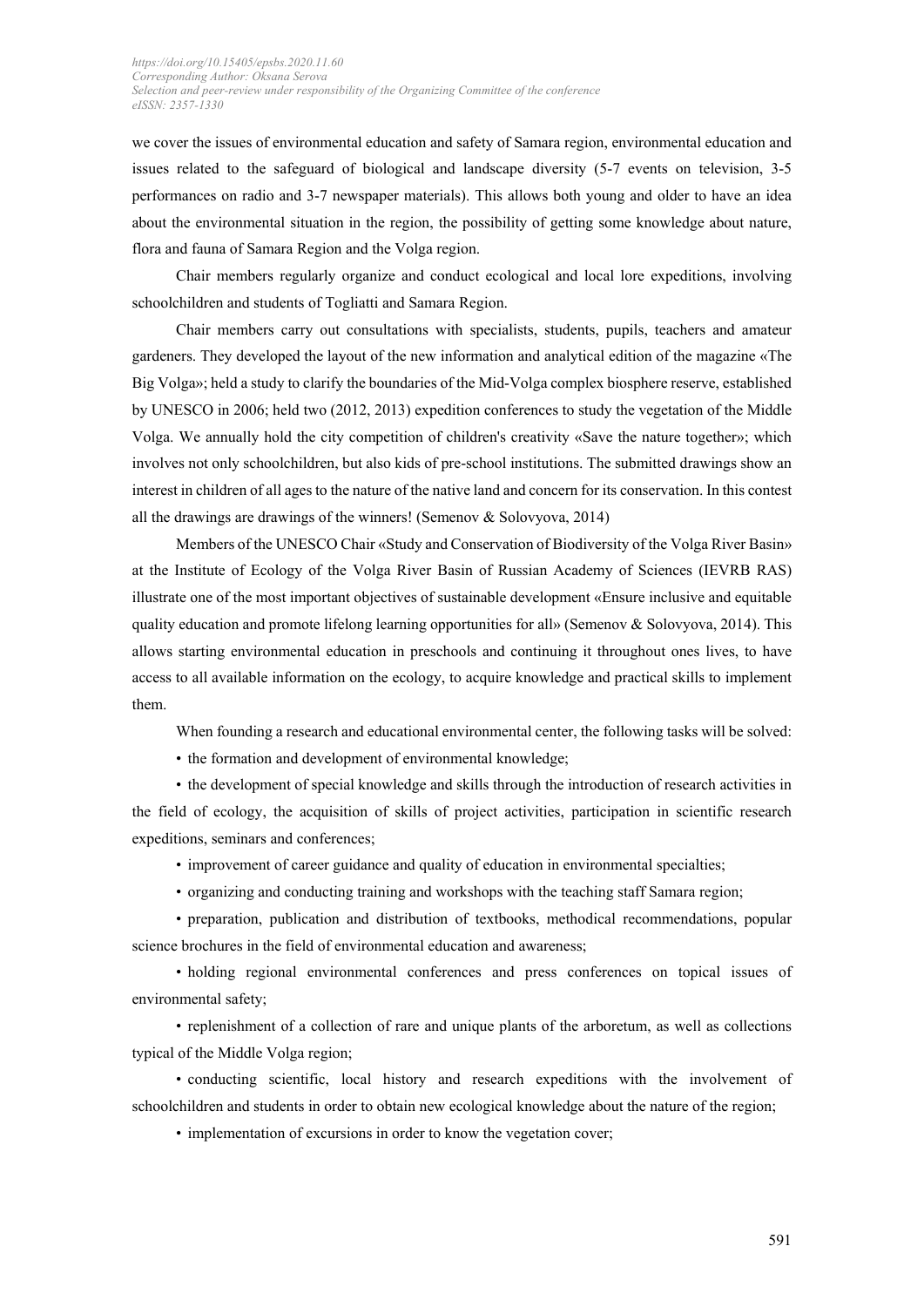• preservation of the existing living collection of trees, shrubs and herbaceous plants, its replenishment using ex situ methods from the territory of the region of rare and endangered plants and the acquisition of exotic species;

• maintenance and replenishment of the herbarium in the Arboretum;

• the creation of new stationary expositions in the Environmental Museum that meet the current level of environmental education;

• holding of thematic exhibitions and excursions, as well as competitions and quizzes on the topic of biodiversity conservation and the basics of sustainable development;

• development of environmental education in the region, improvement of environmental culture and education of students in schools, colleges and universities;

• implementation of innovative opportunities for environmental education in the interests of sustainable development of the region.

The Center plans in the future to remain public organization that contributes to the study and preservation of ecosystems, biodiversity, sustainable development and lifelong environmental education in Samara region and the Volga basin.

#### **7. Conclusion**

The educational and social effect of the Center will be to develop environmental education in the region, improve environmental culture and educate students in schools, colleges and universities, improve career guidance and the quality of education in environmental specialties. Students and schoolchildren of Togliatti and Samara region will have the opportunity to get acquainted with nature through the methods of contact interaction with living organisms, join the research activities in the field of ecology, get the skills of project activities, can participate in scientific, local history and research expeditions, seminars and conferences. The creation of a research and educational environmental center aimed at the realization of innovative possibilities of environmental education is undoubtedly a factor in the sustainable development of Samara region.

#### **Acknowledgments**

This research is conducted in the framework of the state assignment on the topic: AAAA –A17- 117112040040-3 «Assessments of modern biodiversity and forecast of its change for the systems of the Volga basin in terms of their natural and anthropogenic transformation».

#### **References**

- Bychkova, E. (2019). Konferenciya po global'nym ekologicheskim problemam, provedennaya po sluchayu 155-letiya Vladimira Vernadskogo v ramkah Chetvertogo Vsemirnogo professional'nogo foruma «Kniga. Kul'tura. Obrazovanie. Innovacii» [The conference on the global ecological problems held on the occasion of the 155-th anniversary of Vladimir Vernadsky within the framework of the Fourth World Professional Forum" The book. Culture. Education. Innovations"]. *Nauchnye I Tekhnicheskie Biblioteki-Scientific And Technical Libraries*, *1,* 102-118.
- Crespo, B., Míguez-Álvarez, C., Arce, M. E., Cuevas, M., & Míguez, J. L. (2017). The sustainable development goals: An experience on higher education. *Sustainability*, *9*(8), 1353.